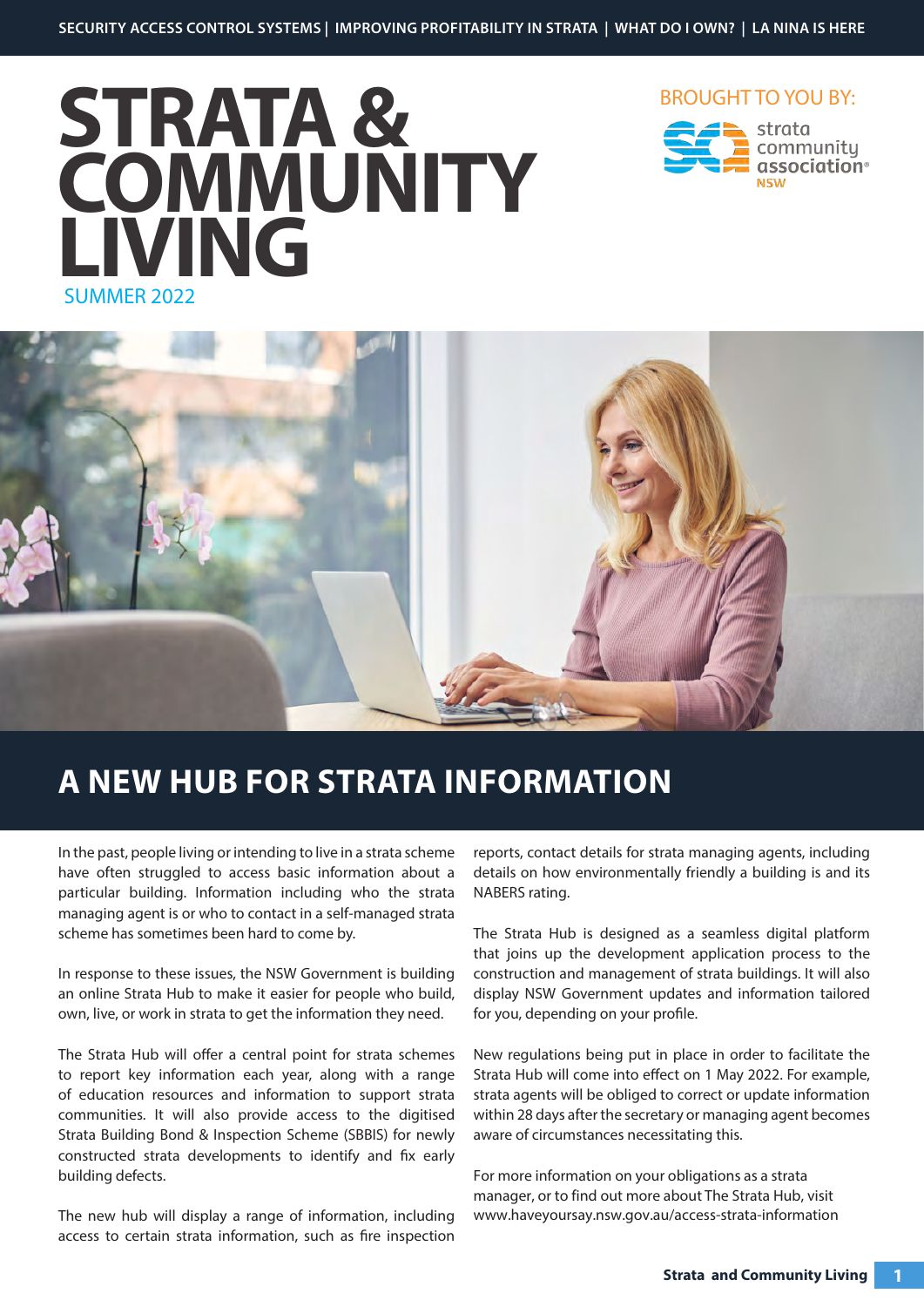

### **IMPROVING PROFITABILITY IN STRATA: 3 PRACTICAL TIPS**

The strata industry has seen steady growth over the last two decades, without a need to evolve business models. However, the pressure to find talent is intensifying – and it's impacting profit.

"From speaking with our strata clients, we hear that the average profitability in the industry is down, yet higher performing firms are able to achieve higher margins," Macquarie Business Banking's National Head of Strata, Tim MacKenzie explains.

"The key difference is how staff c osts are managed, as increases in staff costs are outpacing revenue growth."

Here are three ways you can strengthen your business – and improve its profitability.

#### **Taking stock**

To lift revenue, start by tracking the drivers of profitability of buildings within your portfolio – your pricing, services and levels of demand on staff.

"Managing some buildings may cost you more than what you're charging, so letting go of the parts of your portfolio that will continue to lose you money down the track could lift your profitability," Tim suggests.

Strata businesses were managing a growing number of lots in 2019 - 4,906 on average, up from 3,275 in 2015.<sup>1</sup> Is your staff structure set up in a way that helps manage all that work efficiently? Calculate your efficiency level by dividing

the number of full-time staff you employ, across all roles, by the number of lots in your portfolio.

"This is a really good metric for capacity. And it helps you work out how to best structure your teams," says Tim.

The average industry efficiency be nchmark in 20 19 wa s 36 5 lots per full-time staff, while high performing firms were managing 415.<sup>1</sup> If you're under the average, you should have excess capacity and can confidently seek new business.

If you're at optimum efficiency, check whether you have the right talent doing the right roles. Are your premium salaries targeting the most important tasks, such as engagement, communication, and relationships? Or are they spending time on routine back-office and admin?

"This will help you plan for the year ahead and focus on how to get the most out of your biggest expense – people," Tim explains.

#### **Diversifying revenue**

On average, strata management firms have access to a client base of over 3,000 landlords, according to Tim. They may have problems and needs beyond the scope of your traditional offering.

"By finding a simple way to make life easier for clients, you can build additional profit streams, improve engagement and add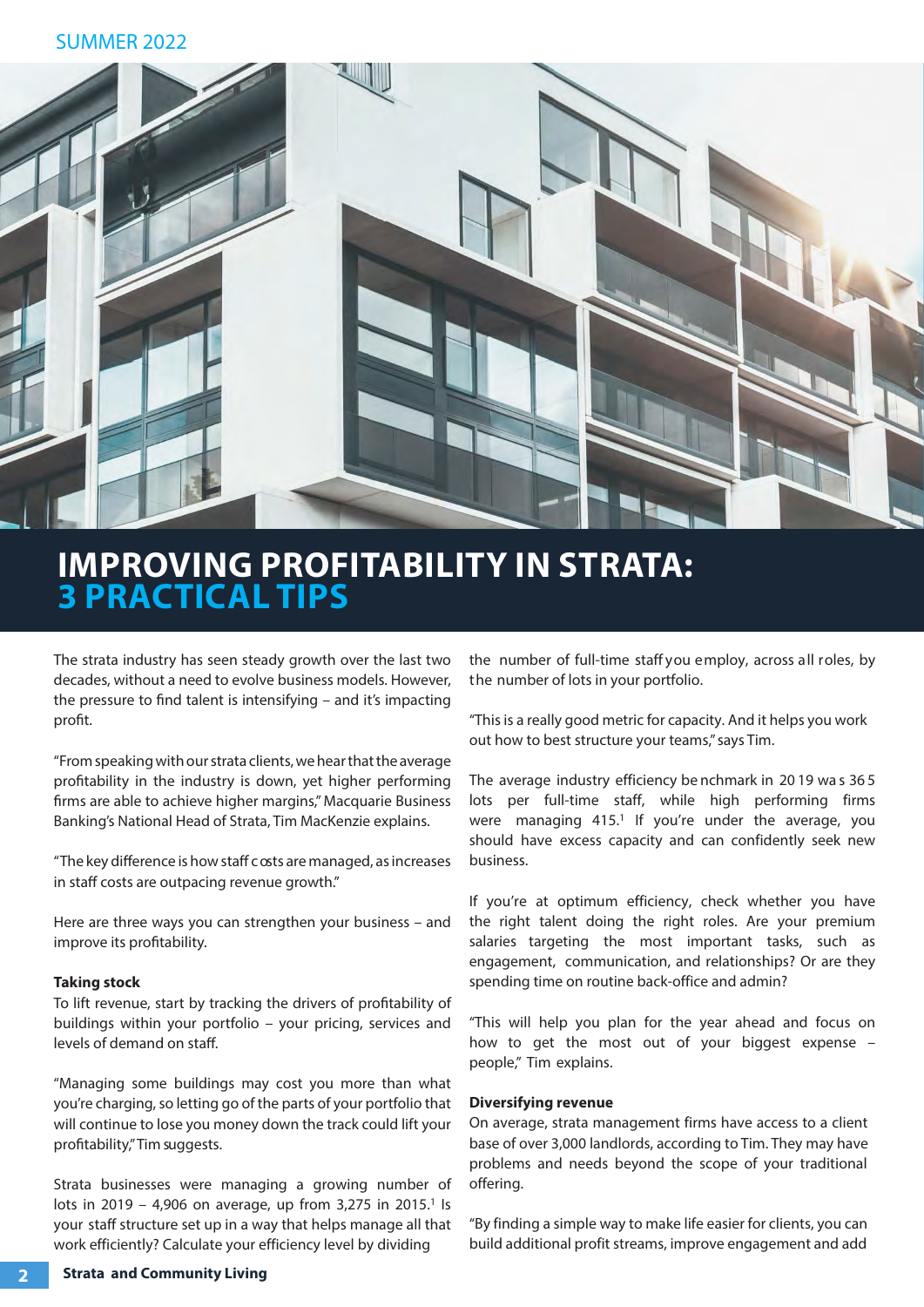real value," Tim says. Diversification can also differentiate your business from others and help you build brand awareness.

Brisbane-based strata management business, The Community Co, identified a gap for smaller blocks of 30 or fewer apartments. Larger apartment blocks have access to energy discounts through their own embedded network.

"We reached out to the energy market and offered to open up our portfolio so they can group everyone together, no matter what building they're in," George Salloum, Executive Director, The Community Co explains. "By creating one energy procurement network, clients from small blocks have access to up to a 40% discount on their energy bill."

For Salloum, listening to and solving a customer problem resulted in an additional revenue line that will help boost his firm's profits.

Looking at opportunities like these is business as usual for Perth-based strata firm, Pro-Active Strata Management. Three years ago, it launched an insurance brokerage service to clients, and is also working on two new business lines to help meet client needs.

"We can service our clients as good strata managers, but we also need to find other areas to add value," says Director James Donnelly of Pro-Active Strata Management. "With pressure on fees within the core business, you've got to make sure you have a few other bases covered."

#### **Optimising costs and retention**

Tim said that from speaking with our strata clients, we know that staff retention is still a major issue in the industry, and recruitment costs are on the rise. To avoid competing on salaries in a scarce talent market, it's important to think creatively about staff rewards and employee experience. In high performing strata businesses, remuneration structures tend to be aligned to business profitability, for example.

Flexibility is also high on the list of strata employee demands, and COVID-19 has proven this can be done without impacting productivity.

"Building staff welfare into the appraisal process, so you can help staff maintain their physical, mental and financial wellbeing," Tim suggests. "Include personal goals in the process, so managers keep these conversations going."

Using technology can also improve efficiency within your teams. The Community Co has developed its own technology to support its processes, helping keep costs low and freeing up employees to build relationships.

"A good relationship for us means understanding a client's problem and solving it quickly. Technology enables us to do that. The digital knowledge bank we have built over the years, for instance, helps us address any question within minutes," Salloum explains.

And moving internal communications into their project management system has also reduced staff emails by around 87% for The Community Co.

"Typically for an organisation of our size in the industry, we should have 20% more staff. Technology has allowed us to reduce costs and stay efficient," says Salloum.

Practical employee initiatives and innovative use of technology can also help you attract future talent.

"Prospective employees will ask questions like, 'do you provide workplace flexibility? What's this firm really about, what's their purpose?'. So putting these measures in place is important," says Tim.

Ultimately, business growth can only come by taking care of your biggest Asset, your people. These simple ideas can also help you make sure those people are efficient, engaged and set up for success. And that will help you build a more profitable and sustainable strata business.

If you would like support with understanding your business profitability levers, speak to your Relationship Manager or call 1800 442 370.

[1 Macquarie Bank, Strata Management Benchmarking Report, 2019](chrome-extension://efaidnbmnnnibpcajpcglclefindmkaj/viewer.html?pdfurl=https%3A%2F%2Fwww.macquarie.com.au%2Fassets%2Fbfs%2Fdocuments%2Fbusiness-banking%2Fbb-strata-industry%2Fmacquarie-strata-benchmarking-results-2019.pdf&clen=792941&chunk=true) Thank you to Macquarie Bank for supplying this article.

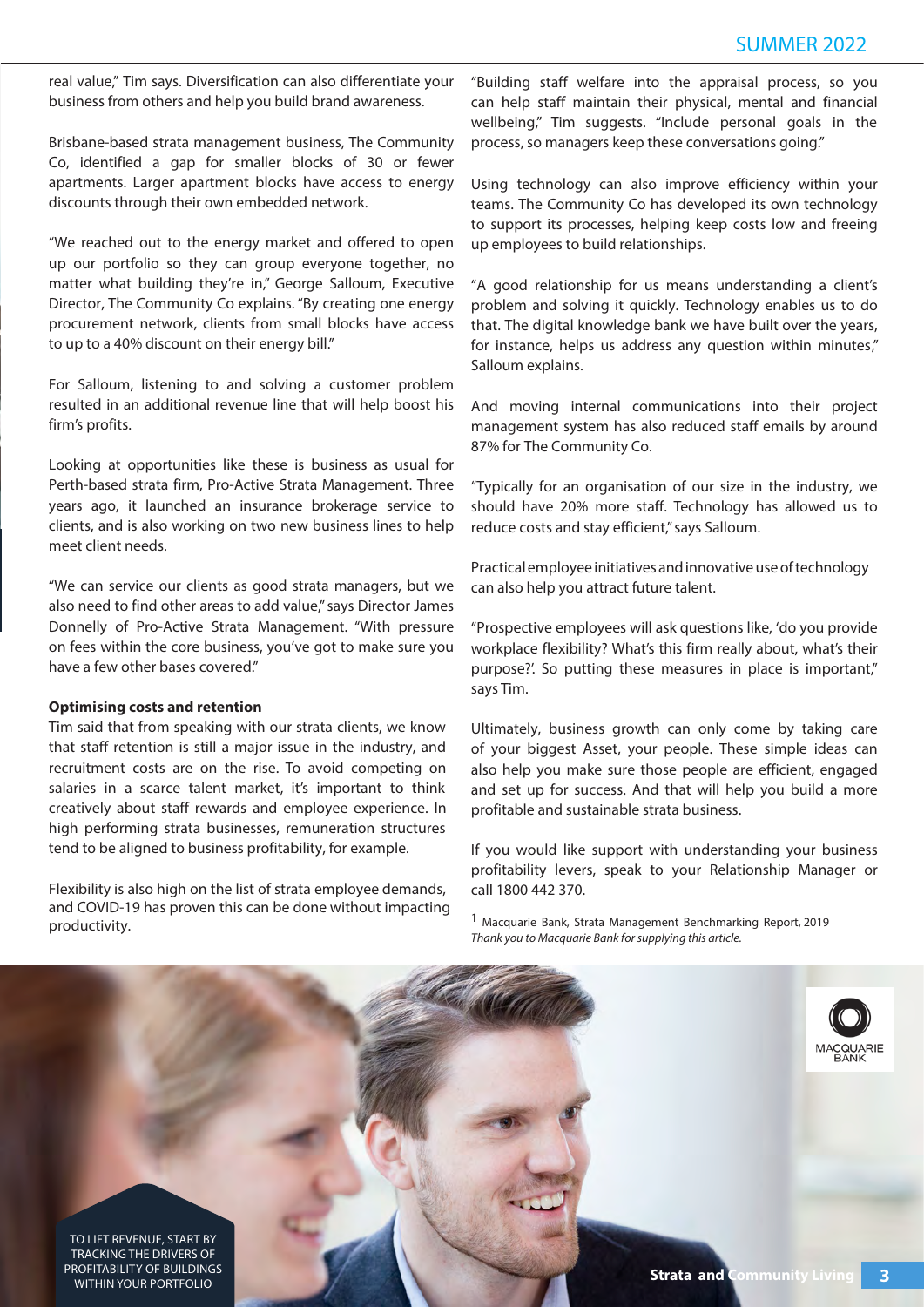

### **BE ALERT AND READY – LA NINA IS HERE**

La Niña can bring higher rainfall, tropical cyclones and galeforce winds, causing devastating damage and severe flooding to properties. This weather phenomenon could impact across much of Australia, affecting many communities, including strata properties.

On the 20th October 2021 a supercell unleashed a raging hailstorm on the mid north coast of NSW with hail the size of golf balls and flash flooding that caused massive damage to homes, businesses and cars.

 If you are a strata property owner it's vital you ensure you've done everything possible to mitigate any damage that may come about from La Niña.

It's also good practice to display the local state emergency services number in common areas so that residents can call for help in the event of a major event.

#### **What you can do to minimise La Niña risks to your property Rainfall and hail**

- Thoroughly check and clear gutters, drains, downpipes and balconies.
- Replace deteriorating silicon on the windows and roof.
- Check roofs for waterproof capabilities to prevent seepage into ceiling and wall cavities. Ensure tiles and roof sheeting is secure.
- Check stormwater and flood inlet grates in basements and underground car parks to ensure they can handle sudden deluges.

Hail storms can cause significant damage, cracking or even breaking skylights, window and roof tiles leading to rain damage to internal areas. Contact the local state emergency services who will be able to assist by placing tarpaulins onto the roof or over damage windows.

#### **Flooding**

- Keep contents and appliances out of areas that are at risk of flooding.
- Encourage residents and businesses in units at, or below, ground-level to lift valuable items and electrical

equipment off the floor.

- When there is the possibility of major flooding, strata committees should know where they can access sandbags in an emergency.
- Contact the local state emergency services for help.

#### **High winds**

Gale-force winds and cyclones can put building structures under strain and cause secondary damage from falling trees and branches. Regular garden maintenance can help reduce the risk of damage including:

- Cutting back trees and overhanging branches if they pose a risk of falling and damaging the building.
- Advise the building's occupants to secure any items on balconies or in yards.

#### **What you should do after La Niña strikes**

Once the danger has passed, strata committees or their representatives should conduct a thorough inspection of all public areas on the property. A comprehensive report should be compiled, no matter how minor the damage.

The report should detail:

- Date and time
- The adverse weather conditions
- Damage caused by the weather event
- Take photos of the damage before repairs commence
- Previous condition of damaged area of the property
- History of maintenance or upkeep if applicable
- Any immediate rectification required and undertaken
- Expert assessments
- Plans for future repairs
- Mitigation strategies that have been put in place or will be put in place to prevent further damage.

The more detailed and extensive the report is, the easier it will be for insurers to advise on the potential recovery of costs to remedy the damage.

Thank you to CHU Underwriting Agencies for supplying this article. Disclaimer: CHU Underwriting Agencies Pty Ltd (ABN 18 001 580 070, AFS Licence No: 243261) acts under a binding authority as agent of the insurer QBE Insurance (Australia) Limited (ABN 78 003 191 035, AFS Licence No: 239545).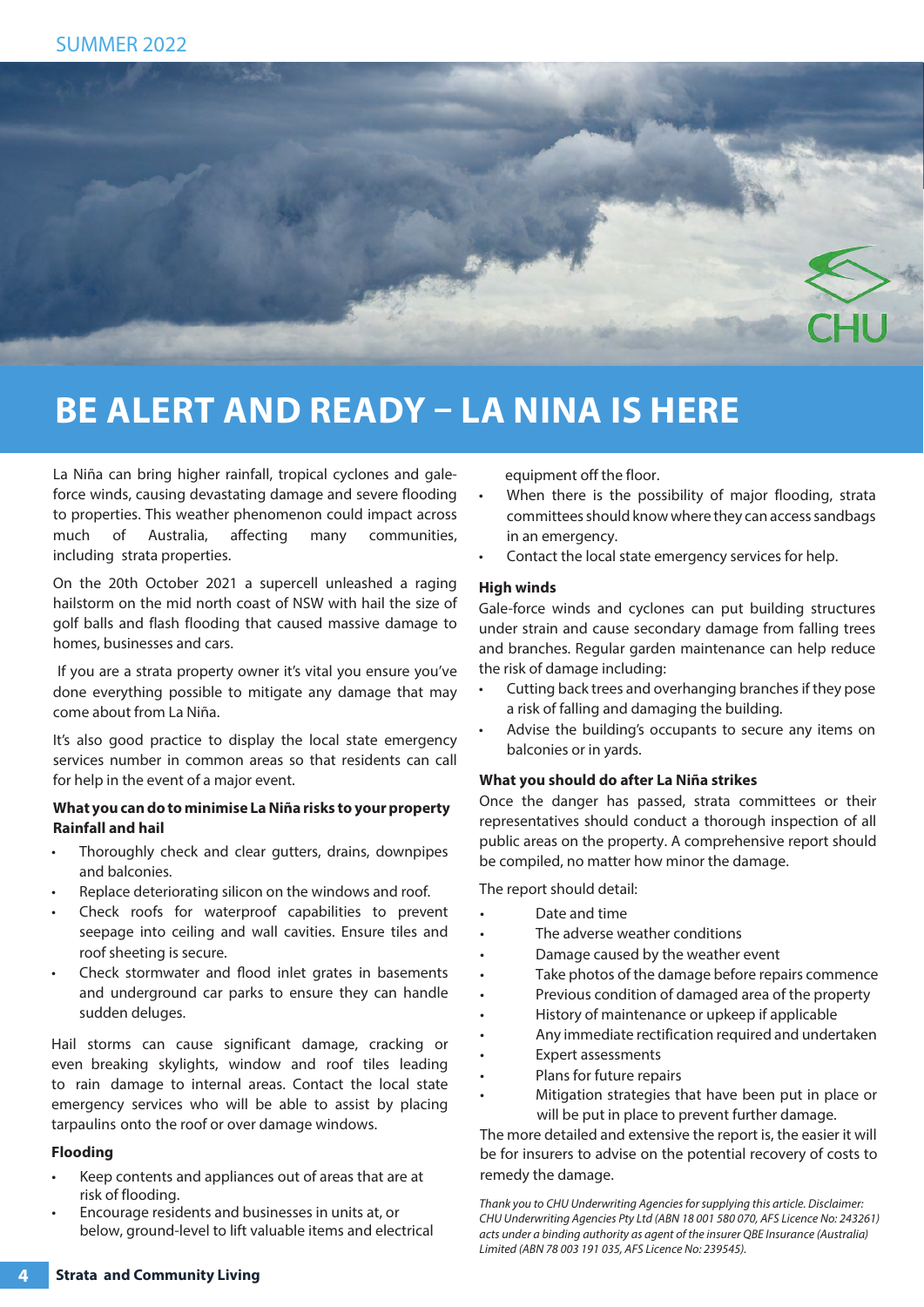# **SECURITY ACCESS CONTROL SYSTEMS AND FOBS: WHAT TO LOOK OUT FOR**

The use of security fobs and cards to access strata buildings has significantly increased over the last 10 years. Residents of modern apartment buildings expect to live in a secure environment with keyless access and will often pay premium rates to live in this type of building.

And while the technology is available to provide secure and protected buildings, it's really important that these electronic systems are installed correctly and well managed by the Security Company, Owners Corporation, and Strata Manager.

Over the last ten years of installing these systems, Jeff Shawcross, Director of Quatrix Security explains some common areas of failure that the Owners Corporations should be aware of:

- 1. No key and fob register for the building.
	- a. If your building is located in a high-risk area for overcrowding, illegal parking, or Airbnb, you need an annual audit of active keys and fobs.
	- b. Consider upgrading your fobs and card readers to higher encryption. You can keep the same Access Control system, so it's not that expensive, and it will prevent fobs from being copied, which will significantly reduce the number of people with access to your building.
- 2. Unknown passwords and login to security equipment.
	- a. Without these passwords, you are tied to one security company, and you are unable to manage the system yourself. It's your system, and you need this information for your Asset Register.
	- b. Many systems need passwords to access the database. Without the passwords, you need to default the system and start again. New fobs for

everyone (unless you have a record).

- 3. Back-up battery failure.
	- a. It is recommended to replace the backup batteries on the Access Control system every 12 months. This ensures that the system continues to operate during a power failure for the designed length of time before it fails.
- 4. Obsolete Equipment managing Access into the building
	- a. Most quality Access Control systems are very reliable and work for years without a hiccup, but at some point, every system will fail. As components age, so does the risk of failure. There are many 25 year-old systems still working well in buildings servicing 50 plus apartments. They are reliable systems, and if left untouched, they may work for another 25 years. But as they reach the end of their life, the risk of a small power surge affecting them increases. When they are old, the availability of spare parts is reduced, which means that the chances of a quick restoration of service decrease. You need to decide what is the acceptable downtime of your system. If your building is in a high-risk area, do you want all of the doors left open for a week while you obtain three quotes for a new system?
	- b. It is recommended that you have a provision in your sinking fund for a replacement system and an indication of costs, so you know what to do if you have issues. Highlight which year the system should be replaced. This may be ten years away, and you may only need to save \$1,000 a year, but it's important to set a date so you can include it in your finances.

Thank you to Quatrix Securities or supplying this article.